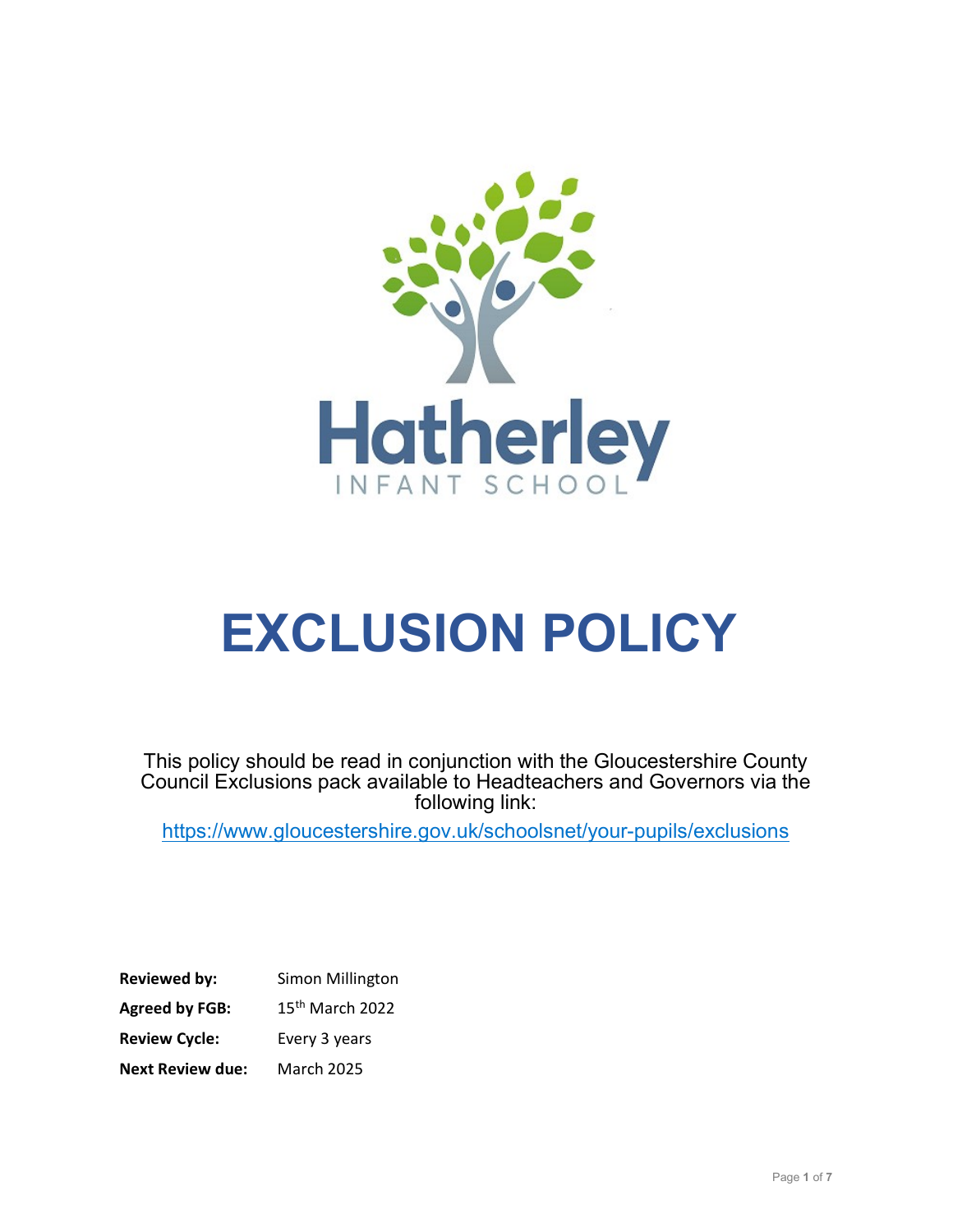# **Contents**

## 1. Aims

Our school aims to ensure that:

- The exclusions process is applied fairly and consistently.
- The exclusions process is understood by governors, staff, parents and pupils.
- $\triangleright$  Pupils in school are safe and happy.
- Pupils do not become NEET (not in education, employment or training).

## 2. Legislation and statutory guidance

This policy is based on statutory guidance from the Department for Education: Exclusion from maintained schools, academies and pupil referral units (PRUs) in England.

It is based on the following legislation, which outline schools' powers to exclude pupils:

- Section 52 of the Education Act 2002, as amended by the Education Act 2011
- The School Discipline (Pupil Exclusions and Reviews) (England) Regulations 2012

In addition, the policy is based on:

- Part 7, chapter 2 of the Education and Inspections Act 2006, which looks at parental responsibility for excluded pupils.
- Section 579 of the Education Act 1996, which defines 'school day.'
- The Education (Provision of Full-Time Education for Excluded Pupils) (England) Regulations 2007, as amended by The Education (Provision of Full-Time Education for Excluded Pupils) (England) (Amendment) Regulations 2014.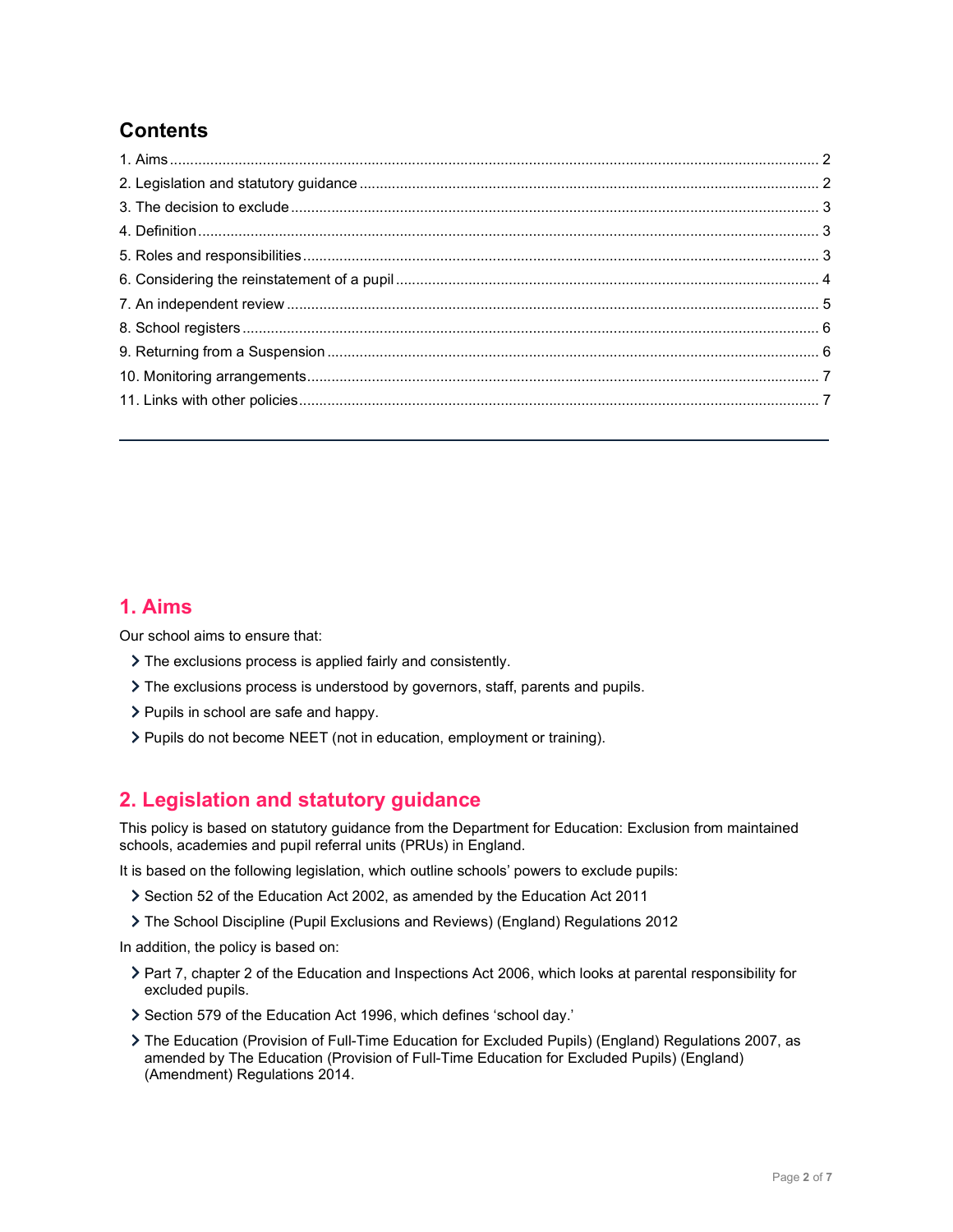# 3. The decision to exclude

Only the headteacher, or Operational headteacher, can suspend or exclude a pupil from school. A permanent exclusion will be taken as a last resort.

Our school is aware that off-rolling is unlawful. Ofsted defines off-rolling as:

"…the practice of removing a pupil from the school roll without a formal, permanent exclusion or by encouraging a parent to remove their child from the school roll, when the removal is primarily in the interests of the school rather than in the best interests of the pupil."

We are committed to following all statutory exclusions procedures to ensure that every child receives an education in a safe and caring environment.

A decision to exclude a pupil will be taken only:

- $\geq$  In response to serious or persistent breaches of the school's behaviour policy, and
- If allowing the pupil to remain in school would seriously harm the education or welfare of others.

Before deciding whether to exclude or suspend a pupil for a fixed period, the headteacher will:

- Consider all the relevant facts and evidence, including whether the incident(s) leading to the exclusion were provoked.
- Allow the pupil to give their version of events.
- Consider if the pupil has special educational needs (SEN).

## 4. Definition

For the purposes of suspensions and exclusions, school day is defined as any day on which there is a school session. Therefore, INSET or staff training days do not count as a school day.

## 5. Roles and responsibilities

#### 5.1 The headteacher

#### Informing parents

The headteacher will immediately provide the following information, in writing, to the parents of an excluded pupil:

- $\sum$  The reason(s) for the exclusion
- $\triangleright$  The length of a suspension or, for a permanent exclusion, the fact that it is permanent.
- Information about parents' right to make representations about the exclusion to the governing body and how the pupil may be involved in this.
- How any representations should be made.
- Where there is a legal requirement for the governing body to meet to consider the reinstatement of a pupil, and that parents have a right to attend a meeting, be represented at a meeting (at their own expense) and to bring a friend.

The headteacher will also notify parents by the end of the afternoon session on the day their child is suspended that for the first 5 school days of a suspension, or until the start date of any alternative provision where this is earlier, parents are legally required to ensure that their child is not present in a public place during school hours without a good reason. Parents may be given a fixed penalty notice or prosecuted if they fail to do this.

If alternative provision is being arranged, the following information will be included when notifying parents of an suspension: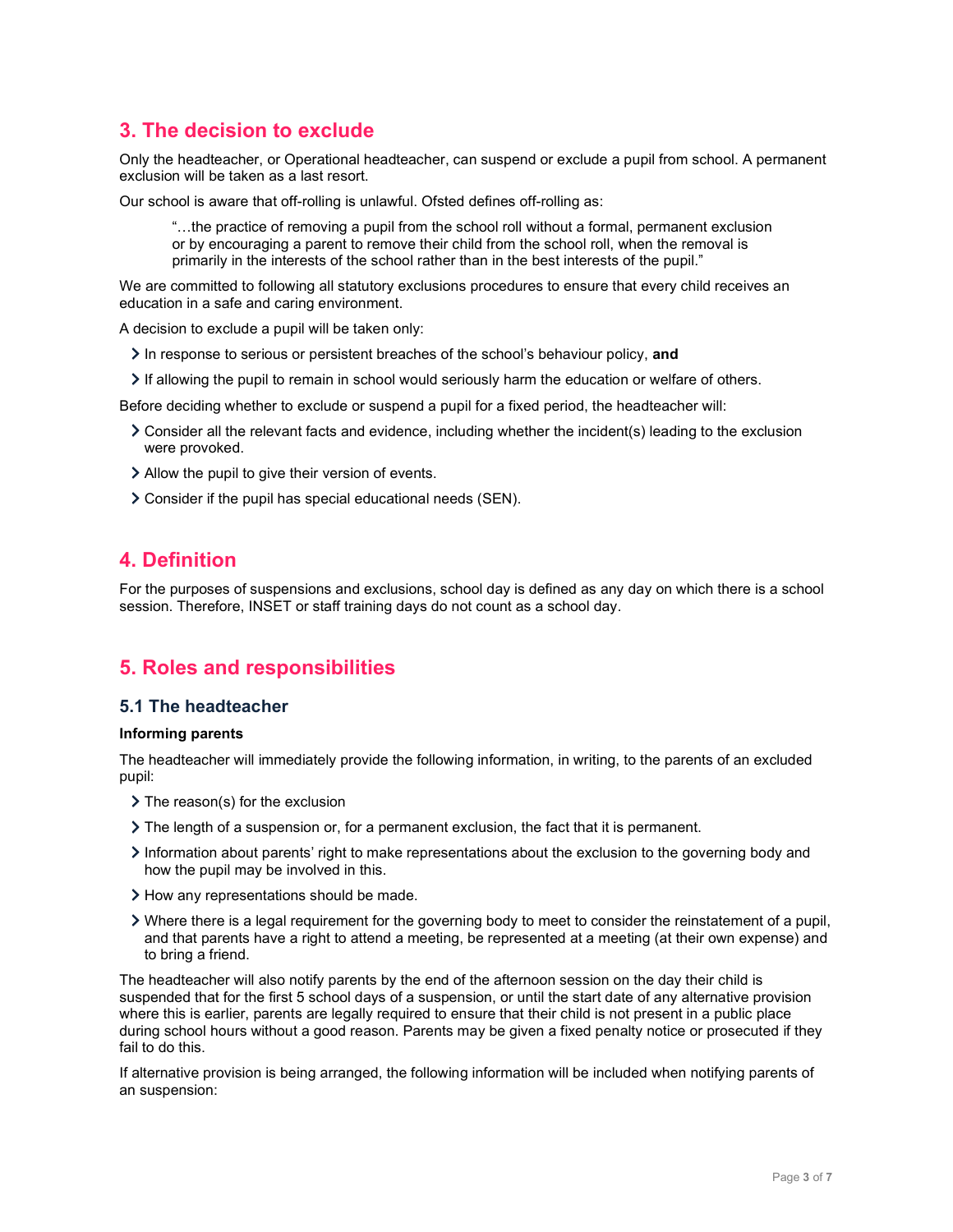- $\triangleright$  The start date for any provision of full-time education that has been arranged.
- The start and finish times of any such provision, including the times for morning and afternoon sessions, where relevant
- > The address at which the provision will take place.
- $\geq$  Any information required by the pupil to identify the person they should report to on the first day

Where this information on alternative provision is not reasonably ascertainable by the end of the afternoon session, it may be provided in a subsequent notice, but it will be provided no later than 48 hours before the provision is due to start. The only exception to this is where alternative provision is to be provided before the sixth day of an suspension, in which case the information can be provided with less than 48 hours' notice with parents' consent.

#### Informing the Governing body and Local Authority

The headteacher will immediately notify the governing body and the local authority (LA) of:

- A permanent exclusion, including when a fixed-period suspension is followed by a decision to permanently exclude a pupil.
- Exclusions which would result in the pupil being suspended for more than 5 school days (or more than 10 lunchtimes) in a term.
- $\geq$  Suspensions and exclusions which would result in the pupil missing a public examination

For a permanent exclusion, if the pupil lives outside the LA in which the school is located, the headteacher will also immediately inform the pupil's 'home authority' of the exclusion and the reason(s) for it without delay.

For all other exclusions, the headteacher will notify the governing body and LA once a term.

#### 5.2 The Governing Body

Responsibilities regarding exclusions are delegated to a Governors' Disciplinary Panel consisting of at least 3 governors.

The Governors' Disciplinary Panel has a duty to consider the reinstatement of an excluded pupil (see section 6).

Within 14 days of receipt of a request, the governing body will provide the secretary of state and the LA with information about any exclusions in the last 12 months.

For a fixed-period suspension of more than 5 school days, the governing body will arrange suitable full-time education for the pupil. This provision will begin no later than the sixth day of the suspension.

#### 5.3 The Local Authority

For permanent exclusions, the LA is responsible for arranging suitable full-time education to begin no later than the sixth day of the exclusion.

## 6. Considering the reinstatement of a pupil

The Governors' Disciplinary Panel will consider the reinstatement of an excluded pupil within 15 school days of receiving the notice of the exclusion if:

- > The exclusion is permanent.
- $\lambda$  It is a fixed-term suspension which would bring the pupil's total number of school days of suspension to more than 15 in a term
- $\geq$  It would result in a pupil missing a public examination or national curriculum test

If requested to do so by parents, the Governors' Disciplinary Panel will consider the reinstatement of an excluded pupil within 50 school days of receiving notice of the exclusion if the pupil would be excluded from school for more than 5 school days, but less than 15, in a single term.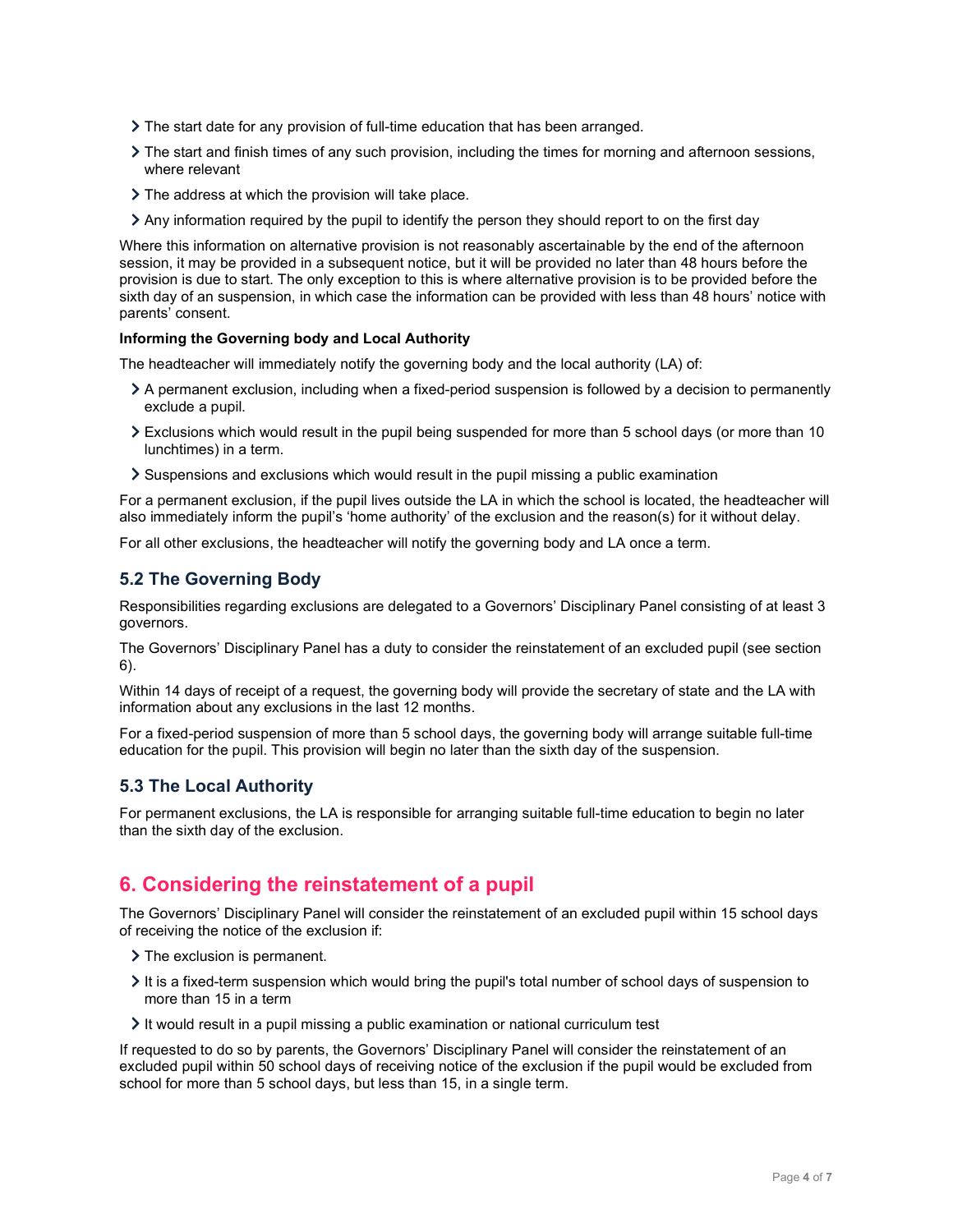Where a suspension would result in a pupil missing a public examination, the Governors' Disciplinary Panel will consider the reinstatement of the pupil before the date of the examination. If this is not practicable, the chair of the governing body (or the vice-chair where the chair is unable to make this consideration) will consider the suspension independently and decide whether or not to reinstate the pupil.

The Governors' Disciplinary Panel can either:

- Decline to reinstate the pupil, or
- Direct the reinstatement of the pupil immediately, or on a particular date.

In reaching a decision, the Governors' Disciplinary Panel will consider whether the suspension or exclusion was lawful, reasonable and procedurally fair and whether the headteacher followed their legal duties. They will decide whether or not a fact is true 'on the balance of probabilities', which differs from the criminal standard of 'beyond reasonable doubt', as well as any evidence that was presented in relation to the decision to suspend or exclude.

Minutes will be taken of the meeting, and a record of evidence considered kept. The outcome will also be recorded on the pupil's educational record.

The Governors' Disciplinary Panel will notify, in writing, the headteacher, parents and the LA of its decision, along with reasons for its decision, without delay.

Where an exclusion is permanent, the Governors' Disciplinary Panel decision will also include the following:

> The fact that it is permanent.

Notice of parents' right to ask for the decision to be reviewed by an independent review panel, and:

- The date by which an application for an independent review must be.
- The name and address to whom an application for a review should be submitted.
- That any application should set out the grounds on which it is being made and that, where appropriate, reference to how the pupil's SEN are considered to be relevant to the exclusion.
- That, regardless of whether the excluded pupil has recognised SEN, parents have a right to require the LA to appoint an SEN expert to attend the review.
- Details of the role of the SEN expert and that there would be no cost to parents for this appointment.
- That parents must make clear if they wish for an SEN expert to be appointed in any application for a review.
- That parents may, at their own expense, appoint someone to make written and/or oral representations to the panel, and parents may also bring a friend to the review.
- That if parents believe that the exclusion has occurred as a result of discrimination, they may make a claim under the Equality Act 2010 to the first-tier tribunal (special educational needs and disability), in the case of disability discrimination, or the county court, in the case of other forms of discrimination. A claim of discrimination made under these routes should be lodged within 6 months of the date on which the discrimination is alleged to have taken place.

## 7. An independent review

If parents apply for an independent review, the LA will arrange for an independent panel to review the decision of the governing body not to reinstate a permanently excluded pupil.

Applications for an independent review must be made within 15 school days of notice being given to the parents by the Governors' Disciplinary Panel of its decision not to reinstate a pupil.

A panel of 3 or 5 members will be constituted with representatives from each of the categories below. Where a 5-member panel is constituted, 2 members will come from the school governor category and 2 members will come from the headteacher category.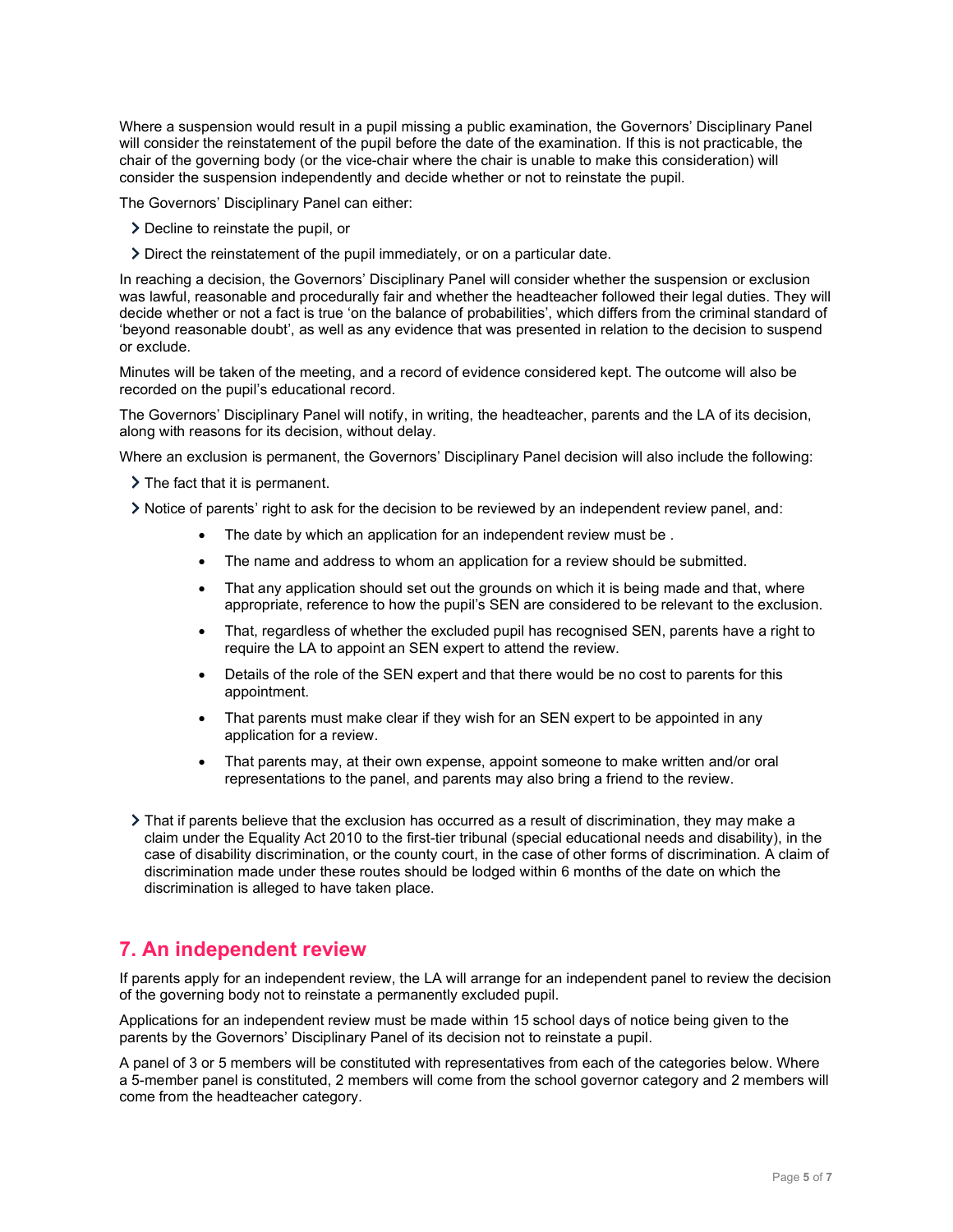- A lay member to chair the panel who has not worked in any school in a paid capacity, disregarding any experience as a school governor or volunteer.
- School governors who have served as a governor for at least 12 consecutive months in the last 5 years, provided they have not been teachers or headteachers during this time.
- Headteachers or individuals who have been a headteacher within the last 5 years.

A person may not serve as a member of a review panel if they:

- Are a member of the LA or governing body of the excluding school.
- Are the headteacher of the excluding school, or have held this position in the last 5 years.
- Are an employee of the LA or the governing body of the excluding school (unless employed as a headteacher at another school)
- Have, or at any time have had, any connection with the LA, school, governing body, parents or pupil, or the incident leading to the exclusion, which might reasonably be taken to raise doubts about their impartiality.
- Have not had the required training within the last 2 years (see appendix 1 for what training must cover)

A clerk will be appointed to the panel.

The independent panel will decide one of the following:

- Uphold the governing body's decision.
- Recommend that the governing body reconsiders reinstatement.
- Quash the governing body's decision and direct that they reconsider reinstatement (only when the decision is judged to be flawed)

The panel's decision can be decided by a majority vote. In the case of a tied decision, the chair has the casting vote.

## 8. School registers

A pupil's name will be removed from the school admissions register if:

- 15 school days have passed since the parents were notified of the Governors' Disciplinary Panel's decision not to reinstate the pupil and no application has been made for an independent review panel, or
- The parents have stated in writing that they will not be applying for an independent review panel.

Where an application for an independent review has been made, the governing body will wait until that review has concluded before removing a pupil's name from the register.

Where alternative provision has been made for an excluded pupil and they attend it, code B (education offsite) or code D (dual registration) will be used on the attendance register.

Where excluded pupils are not attending alternative provision, code E (absent) will be used.

## 9. Returning from a Suspension

Following a suspension, a re-integration meeting will be held involving the pupil, parents, a member of senior staff and other staff, where appropriate.

### 10. Monitoring arrangements

The Headteacher monitors the number of suspensions and exclusions every term and reports back to the Governing Body. They also liaise with the local authority to ensure suitable full-time education for excluded pupils.